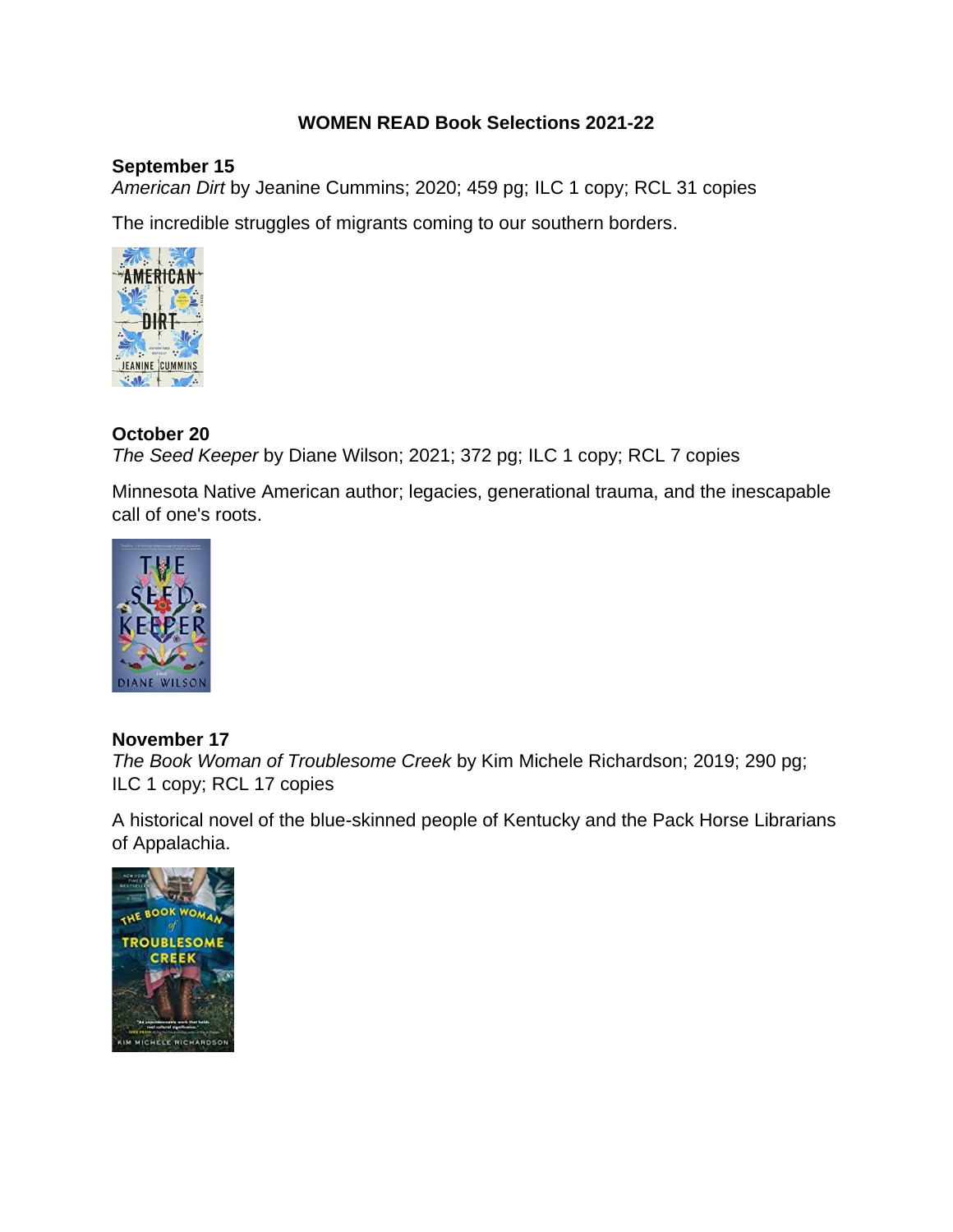#### **January 19** *Main Street* by Sinclair Lewis;1920; 368 pg; RCL 10 copies

A biting and satirical look at small town America;



# **February 16**

*Tell Me Your Names and I Will Testify* by Carolyn Holbrook; 2020; 200 pg; RCL 5 copies

Compassionate and redemptive stories of a prominent Black woman in the Twin Cities literary community.



# **March 16**

*Fix What You Can: Schizophrenia and a Lawmaker's Fight for Her Son* by Mindy Greiling; 2020; 232 pg; RCL 9 copies

The author and her husband struggle to navigate and improve Minnesota's inadequate mental health system while advocating for their son.